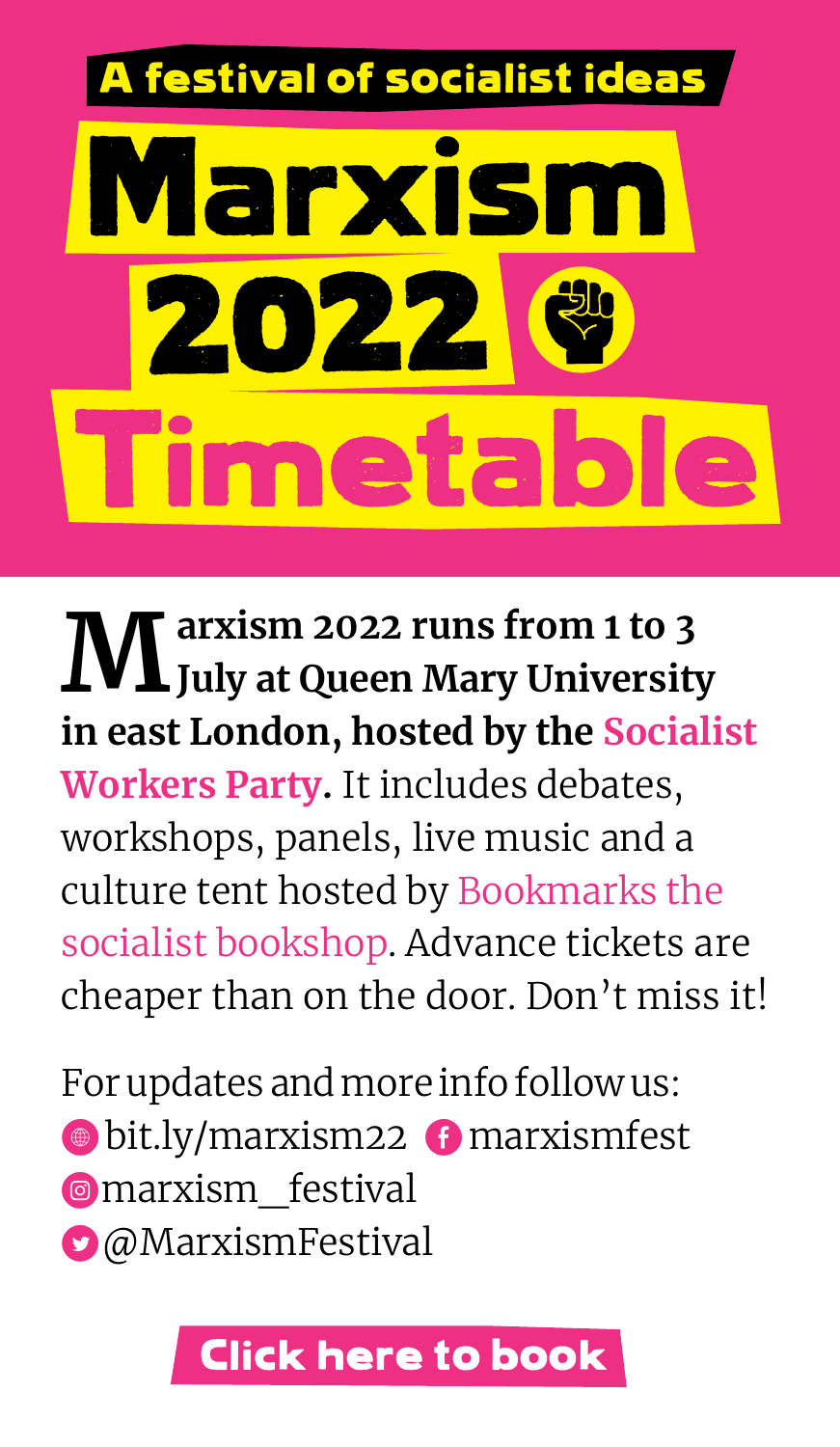### Friday 1 July

|                        | 12-1.15pm                                                                                                      | 2-3.30pm                                                                                    | 4.30-5.45pm                                                                                              | <b>Evening break</b>                                                                                                 | 7-8.30pm                                                                                                                                               |
|------------------------|----------------------------------------------------------------------------------------------------------------|---------------------------------------------------------------------------------------------|----------------------------------------------------------------------------------------------------------|----------------------------------------------------------------------------------------------------------------------|--------------------------------------------------------------------------------------------------------------------------------------------------------|
| GREAT HALL PP          |                                                                                                                |                                                                                             |                                                                                                          |                                                                                                                      | <b>OPENING RALLY</b><br>Resistance in<br>an era of crisis<br>Aamer Anwar,<br>Tandrima<br>Mazumdar,<br>Bella Fashola,<br>Haydn Jones &<br>Lewis Nielsen |
| CULTURE TENT           |                                                                                                                |                                                                                             | <b>ANTI-RACISM</b><br><b>Can decolonisation</b><br>defeat the legacy<br>of empire?<br><b>Yuri Prasad</b> | <b>ANTI-RACISM</b><br>Race, class<br>and identity:<br><b>Gary Younge in</b><br>conversation<br>with Esme<br>Choonara |                                                                                                                                                        |
| PESTON GC              | <b>BRITISH POLITICS</b><br>Corbyn to<br><b>Starmer: why</b><br>was the Labour<br>left defeated?<br>Mark Thomas | <b>IMPERIALISM</b><br><b>Ukraine: New</b><br>frontier of empire?<br>Tomáš Tengely-<br>Evans | <b>LIBERATION</b><br><b>Resisting the war</b><br>on trans people<br>Sky Harrison &<br>Laura Miles        |                                                                                                                      |                                                                                                                                                        |
| Щ<br>FOGG <sub>I</sub> | <b>CLIMATE</b><br>Capitalism's<br>crimes against<br>nature<br>Jeff Sparrow &<br>Camilla Royle                  | ANTI-RACISM<br>More than a<br>moment: what is<br>the legacy of BLM?<br>Nadia Sayed          | <b>ANTI-RACISM</b><br>Conspiracies,<br>anti-vaxx and the<br>far right<br>Julie Sherry                    | STOP BURNING                                                                                                         |                                                                                                                                                        |
| GC201 GC               | <b>THEORY</b><br>Socialism or<br>barbarism: the<br>politics of Rosa<br>Luxemburg<br>Jan Nielsen                | <b>BRITISH POLITICS</b><br>The crisis of<br><b>Toryism</b><br>Simon Basketter               | THEORY<br>Why Cuba isn't<br>socialist<br><b>Hector Sierra</b>                                            |                                                                                                                      |                                                                                                                                                        |
| GC101 GC               | <b>THEORY</b><br><b>Marxism</b> in<br>30 minutes<br>Amy Leather                                                | PALESTINE<br>Palestine 101:<br>How can we win<br>freedom?<br>Lewis Nielsen                  |                                                                                                          |                                                                                                                      |                                                                                                                                                        |

Photos on this page by Guy Smallman, City University UCU, Alan Kenny and Dopey @ flickr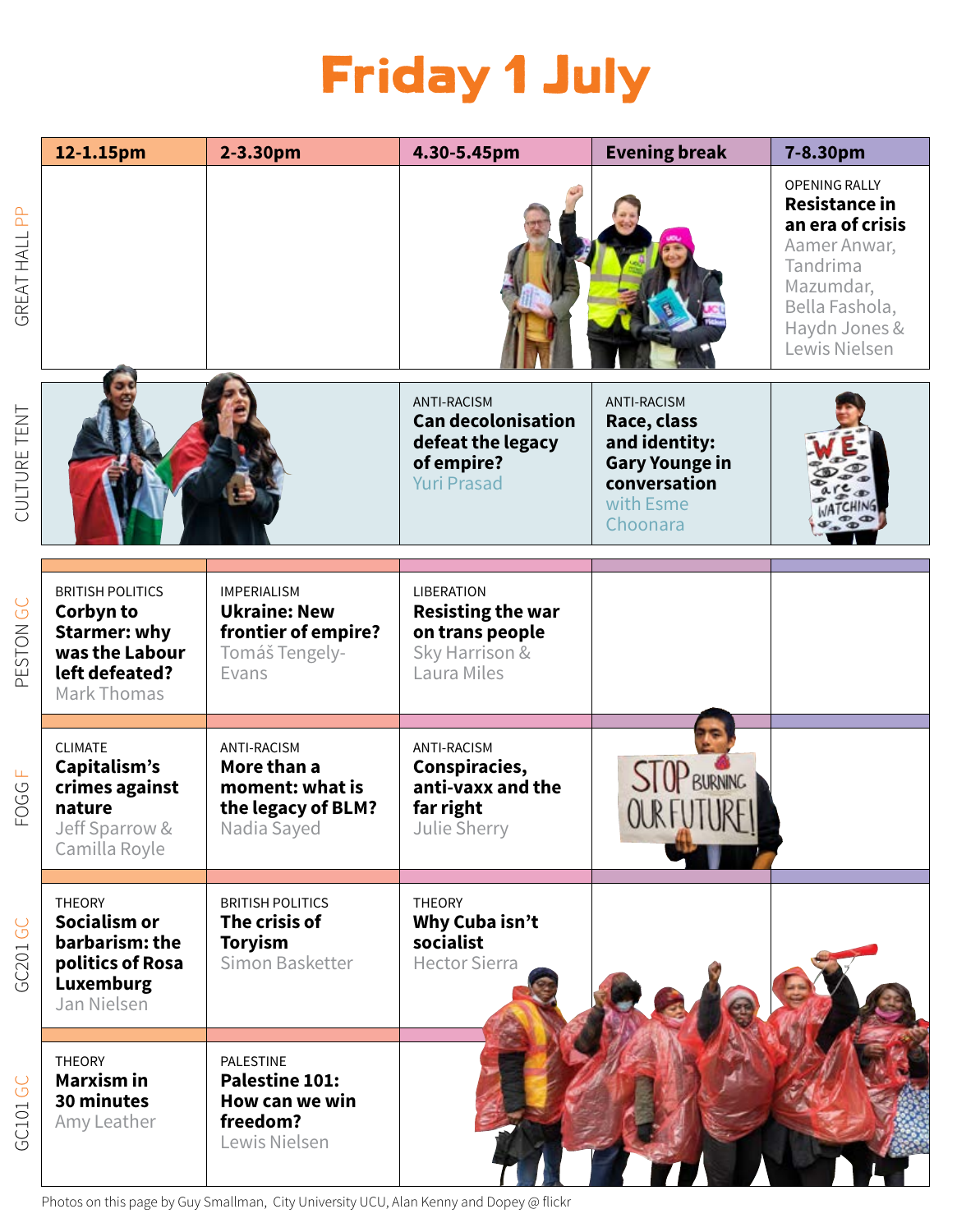### Saturday 2 July

|                                                                  | 10-11.15am                                                                                                                                       | 11.45am-1pm                                                                                                  | 2.30-3.45pm                                                                                                                                    | 4.15-5.30pm                                                                                                                                 | 7-8.30pm                                                                                              |
|------------------------------------------------------------------|--------------------------------------------------------------------------------------------------------------------------------------------------|--------------------------------------------------------------------------------------------------------------|------------------------------------------------------------------------------------------------------------------------------------------------|---------------------------------------------------------------------------------------------------------------------------------------------|-------------------------------------------------------------------------------------------------------|
| <b>GREAT HALL PP</b>                                             |                                                                                                                                                  | Booklaunch<br>Churchill:<br><b>His Times,</b><br><b>His Crimes</b><br>Tarig Ali                              |                                                                                                                                                | Debate<br>Debating the war<br>in Ukraine<br>Alex Callinicos &<br>Gilbert Achcar                                                             | <b>STRATEGY</b><br><b>Time's running</b><br>out: Leninism<br>in a time of<br>crisis<br>Charlie Kimber |
| CULTURE TENT                                                     | <b>CULTURE</b><br><b>Women and</b><br>classical music<br>Lorna McKinnon                                                                          | ANTI-RACISM<br>Can allyship win<br>liberation?<br>Esme Choonara                                              | <b>IMPERIALISM</b><br><b>Anti-war influences</b><br>on my life<br>Jeremy Corbyn                                                                | <b>CULTURE</b><br><b>Poet Hannah</b><br>Lowe in<br>conversation<br>with Judy Cox                                                            | <b>CULTURE</b><br>A musical<br>history of<br>anti-fascism<br><b>Rick Blackman</b><br>& Zak Cochrane   |
| ESTON GC                                                         | <b>Booklaunch</b><br><b>Revolution in</b><br>a Time of<br><b>Ecological Crisis</b><br>Martin Empson                                              | <b>ECONOMICS</b><br>Has techno-<br>feudalism replaced<br>capitalism<br>Yanis Varoufakis &<br>Joseph Choonara | <b>ECONOMICS</b><br><b>Crisis &amp; inflation:</b><br>prospects for the<br>world economy<br>Joseph Choonara<br>& Michael Roberts               | <b>Debate</b><br><b>After Corbynism:</b><br>Labour & the left<br>Alan Gibbons.<br>Charlie Kimber<br>& others                                | <b>LIBERATION</b><br>Marxism, sex<br>and sexuality<br>Sarah Bates                                     |
| Щ<br>FOGG <sub>I</sub>                                           | ANTI-RACISM<br><b>Political crisis</b><br>and state<br>racism<br>Weyman<br>Bennett                                                               | <b>INTERNATIONAL</b><br>Can there be a<br>united Ireland?<br>Richard<br>Boyd Barrett &<br>Eamonn McCann      | LIBERATION<br>From spiking to<br>harassment:<br>why does sexism<br>run so deep?<br>Sophia Beach                                                | ANTI-RACISM<br>More than<br>statues:<br>empire, slavery<br>& reparations<br>Brian Richardson                                                | <b>CULTURE</b><br>The art of<br><b>Francis Bacon</b><br>John Molyneux                                 |
| <b>Ad Tdi</b>                                                    | <b>IMPERIALISM</b><br>What is<br>imperialism?<br><b>A Marxist</b><br>analysis<br>Judy Cox                                                        | <b>IMPERIALISM</b><br>How do we turn<br>imperialist war<br>into class war?<br>Michael Bradley                | <b>Booklaunch</b><br>Crisis and revolt in<br>the Middle East and<br>North Africa<br>Anne Alexander,<br>Hossam<br>el-Hamalawy<br>& Muzan Alneel | <b>Booklaunch</b><br>Charged:<br><b>How the Police</b><br><b>Suppress Protest</b><br>Matt Foot,<br>Morag Livingstone<br>& Jennifer Hilliard |                                                                                                       |
| $\frac{\rho}{\rho}$<br>$\mathbb{S}^2$<br>$\overline{\mathbf{r}}$ | <b>STRUGGLE</b><br><b>Eyewitness:</b><br>when workers<br>fought back in<br><b>Britain</b><br>Norman<br>Strike, Karen<br>Reissmann<br>& Bob Light | THE STATE<br><b>Abolition:</b><br>can we<br>get rid<br>of the<br>police?<br>Charlotte<br>Ahmed               | <b>THEORY</b><br><b>Is Marxism</b><br>eurocentric?<br>Talat Ahmed                                                                              | COVID-19<br>Capitalism,<br>science and<br>pandemics<br>John Parrington                                                                      |                                                                                                       |
| GC201 GC                                                         | <b>INTERNATIONAL</b><br>Is the Latin<br>American left<br>back?<br>Andy Brown                                                                     | LIBERATION<br>A Marxist critique<br>of queer theory<br>Noel Halifax                                          | <b>ANTI-RACISM</b><br>Islamophobia:<br>the hate the state<br>made<br>Naima Omar                                                                | <b>STRATEGY</b><br>Is Jane<br>McAlevey's model<br>a rank and file<br>strategy?<br>Paul Brook                                                |                                                                                                       |
| GC101 GC                                                         | ANTI-RACISM<br><b>Fighting</b><br>antisemitism<br>today<br>Anna Gluckstein                                                                       | RUSSIA COURSE:<br>October 1917: coup<br>or revolution?<br>Isabel Ringrose                                    | RUSSIA COURSE:<br>Did Lenin lead<br>to Stalin?<br>Hope Ryan                                                                                    | RUSSIA COURSE<br>Is there anything<br>cool about<br>Stalinism?<br>Emma Davis                                                                | my BODY<br>my CHOICE                                                                                  |

Photos on this page by Midia Ninja, Ben Windsor and others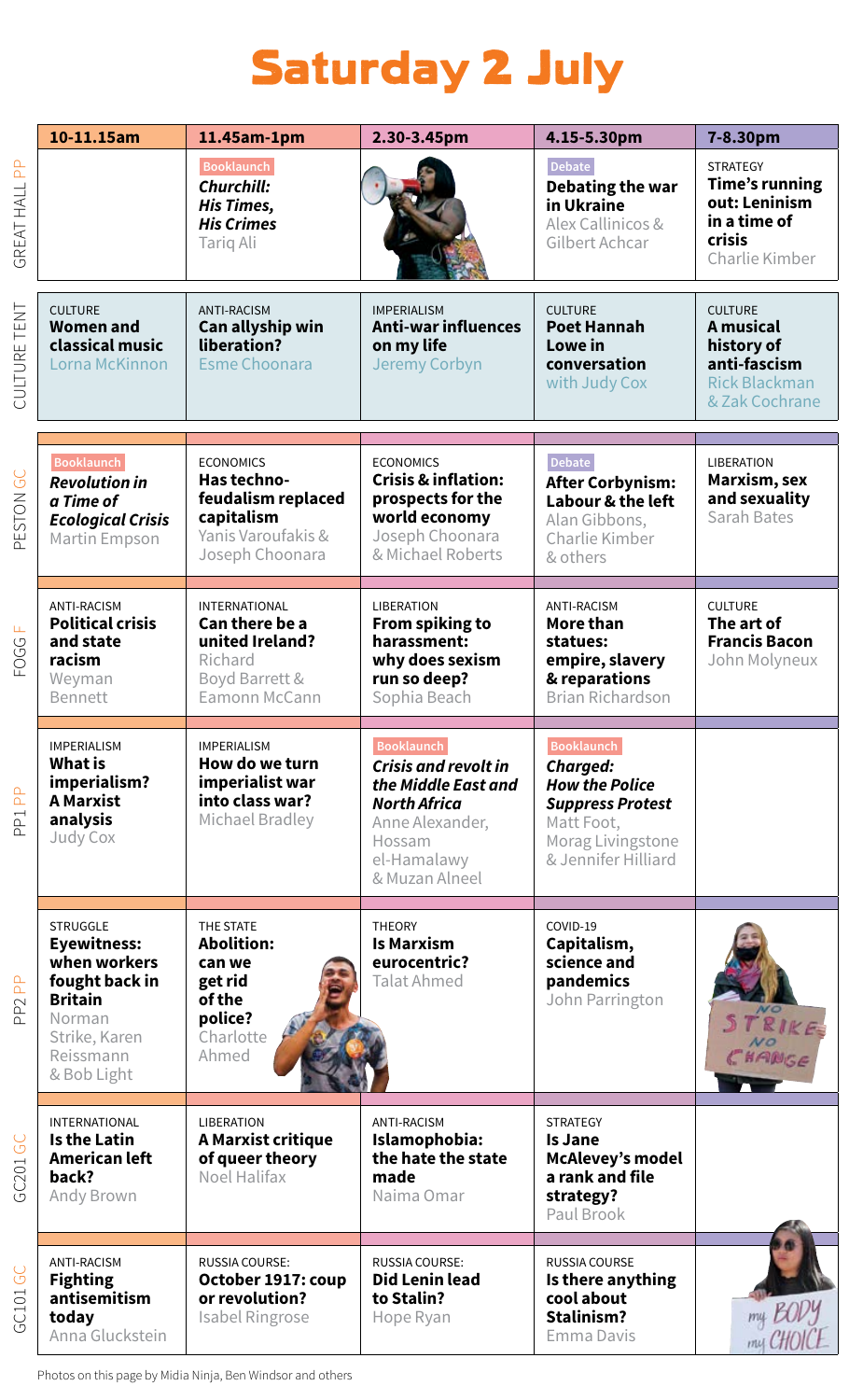## Sunday 3 July

|                                           | 10-11.15am                                                                                                              | 11.45am-1pm                                                                                                                      | 2-3.15pm                                                                                                                                  | 3.45-5pm                                                                                                                              | 5.30pm                                                                                                           |
|-------------------------------------------|-------------------------------------------------------------------------------------------------------------------------|----------------------------------------------------------------------------------------------------------------------------------|-------------------------------------------------------------------------------------------------------------------------------------------|---------------------------------------------------------------------------------------------------------------------------------------|------------------------------------------------------------------------------------------------------------------|
| <b>GREAT HALL PP</b>                      |                                                                                                                         | <b>Debate</b><br><b>Palestine:</b><br>a revolutionary<br>struggle<br>Lowkey,<br>Shahd Abusalama,<br>Ilan Pappé &<br>Sophia Beach | <b>STRATEGY</b><br>Rail strikes and<br>the new mood<br>for resistance<br>Jess Walsh.<br>Karen Reissmann<br>& RMT striker                  | <b>THEORY</b><br>The new age of<br>catastrophe<br>Alex Callinicos                                                                     | <b>CLOSING RALLY</b><br>A world to win<br>Janet Alder.<br>Gyekye Tanoh,<br>Christine<br>Buchholz&<br>Amy Leather |
| CULTURE TENT                              | <b>CULTURE</b><br>100 years of<br>James Joyce's<br><b>Ulysses</b><br><b>Richard Boyd</b><br>Barrett &<br>Paul O'Brien   | <b>Booklaunch</b><br><b>The Punk Rock</b><br><b>Politics of Joe</b><br><b>Strummer</b><br><b>Gregor Gall</b>                     | <b>Booklaunch</b><br><b>Silence is Not</b><br>an Option<br>Sukhdev Reel,<br>John McDonnell.<br>Suresh Grover &<br><b>Brian Richardson</b> | <b>CULTURE</b><br>Carnival:<br>the music of<br>resistance?<br>Moyra Samuels,<br><b>Smokey Joe</b><br>& Zak Cochrane                   |                                                                                                                  |
| PESTON GC                                 | <b>ANTI-RACISM</b><br><b>Black Marxism</b><br>and racial<br>capitalism<br>Ken Olende                                    | <b>CLIMATE</b><br>Climate change,<br>war and the future<br>of energy<br>Amy Leather                                              | <b>PALESTINE</b><br>Contemporary<br>visions of<br><b>Palestinian</b><br>liberation<br>Ilan Pappé                                          | <b>CLIMATE</b><br><b>Fighting for</b><br>climate iustice<br>and system<br>change<br>Suzanne Jeffery,<br>Gyekye Tanoh<br>& Asad Rehman |                                                                                                                  |
| Щ<br>FOGG                                 | <b>INTERNATIONAL</b><br>What is the<br>Putin regime?<br>Rob Ferguson                                                    | ANTI-FASCISM<br>Fascism:<br>a Marxist analysis<br>Mark Thomas                                                                    | <b>LIBERATION</b><br>Is there a<br>difference between<br>sex and gender?<br>Sue Caldwell                                                  | Panel<br>After Child Q:<br>resisting racism<br>in education<br>Weyman Bennett,<br>Daniel Kebede<br>& Juliana Ojinnaka                 |                                                                                                                  |
| $\mathbb{R}$<br><b>P<sub>T</sub></b>      | <b>INTERNATIONAL</b><br><b>Stopping Le</b><br>Pen: fighting<br>fascism in<br><b>France</b><br>Vanina Guidicelli         | <b>IMPERIALISM</b><br>China: the<br>new global<br>superpower?<br>Adrian Budd                                                     | <b>Booklaunch</b><br>A Rebel's Guide to<br><b>Walter Rodney</b><br>Chin Chukwudinma                                                       | <b>LIBERATION</b><br><b>Roe v Wade:</b><br>why are abortion<br>rights under<br>attack?<br>Judith Orr                                  |                                                                                                                  |
| $\frac{\Omega}{\Omega}$<br>P <sub>2</sub> | <b>Booklaunch</b><br>Socialism and<br><b>Revolution</b><br>John Molyneux                                                | INTERNATIONAL<br><b>Do British workers</b><br>benefit from<br><b>Global South</b><br>exploitation?<br>Tafadzwa Choto             | Forum<br>Is the fight<br>for Scottish<br>independence<br>over?<br>George Kerevan &<br>Angela McCormick                                    | THEORY<br>Why hope lies<br>with workers<br>Joseph Choonara                                                                            |                                                                                                                  |
| GC201 GC                                  | <b>Booklaunch</b><br><b>Work and</b><br><b>Resistance in</b><br>21st Century<br>Britain<br>Jane Hardy<br>& Ebrima Sonko | ANTI-RACISM<br><b>Where does racism</b><br>come from?<br>Ruby Hirsch                                                             | <b>LIBERATION</b><br>The politics of<br>disability and<br>mental distress<br>Roddy Slorach                                                | THEORY<br><b>Was China ever</b><br>socialist?<br>Rob Hoveman                                                                          |                                                                                                                  |
| GC101 GC                                  | <b>THEORY</b><br>A Rebel's Guide<br>to Lukács:<br>Philosophy and<br>Revolution<br>Richard Donnelly                      | <b>ECONOMICS COURSE</b><br><b>Exploitation:</b><br>where do profits<br>come from?<br>Fran Chester                                | <b>ECONOMICS COURSE</b><br>Accumulation:<br>the driving force<br>of capitalism<br>Rory Anderson                                           | <b>ECONOMICS COURSE</b><br><b>What causes</b><br>crisis?<br>Camilla Royle                                                             |                                                                                                                  |

Photos on this page by Midia Ninja, Guy Smallman, Adolfo Lujan and others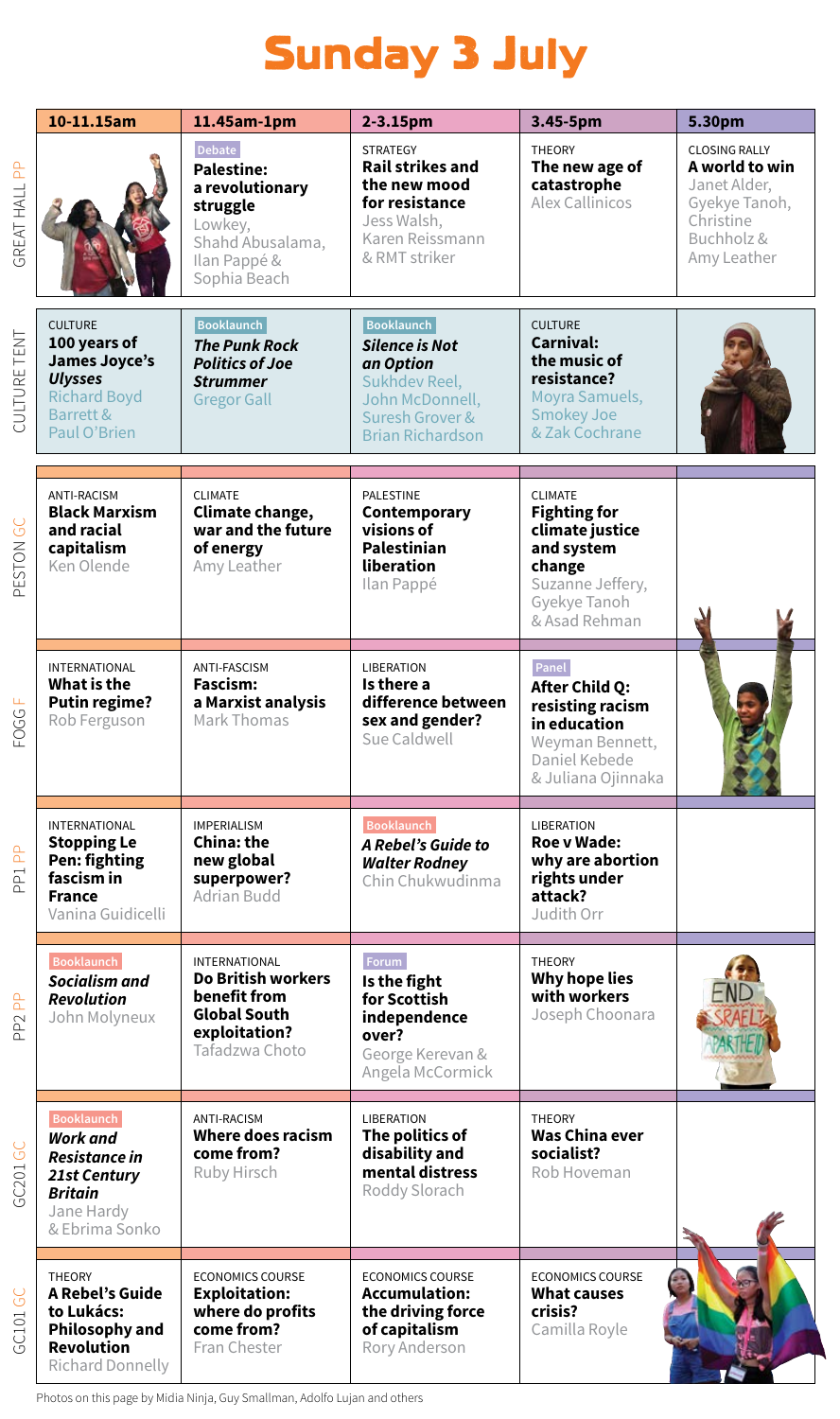

**Live music, spoken word, book launches, dance and a culture tent** – we've got an exciting line up of radical culture at Marxism. Highlights include:

Love Music Hate Racism are hosting our Saturday night gig with **Consensus** and **Dub Marta Saturday, 9pm**



Author and radical historian **David Rosenberg** leads a walking tour exploring *The spark of rebellion in the East End and Bow* **Sunday, 10am**

Classical guitarist **Calum Borthwick** performs **Friday, 3.30pm**